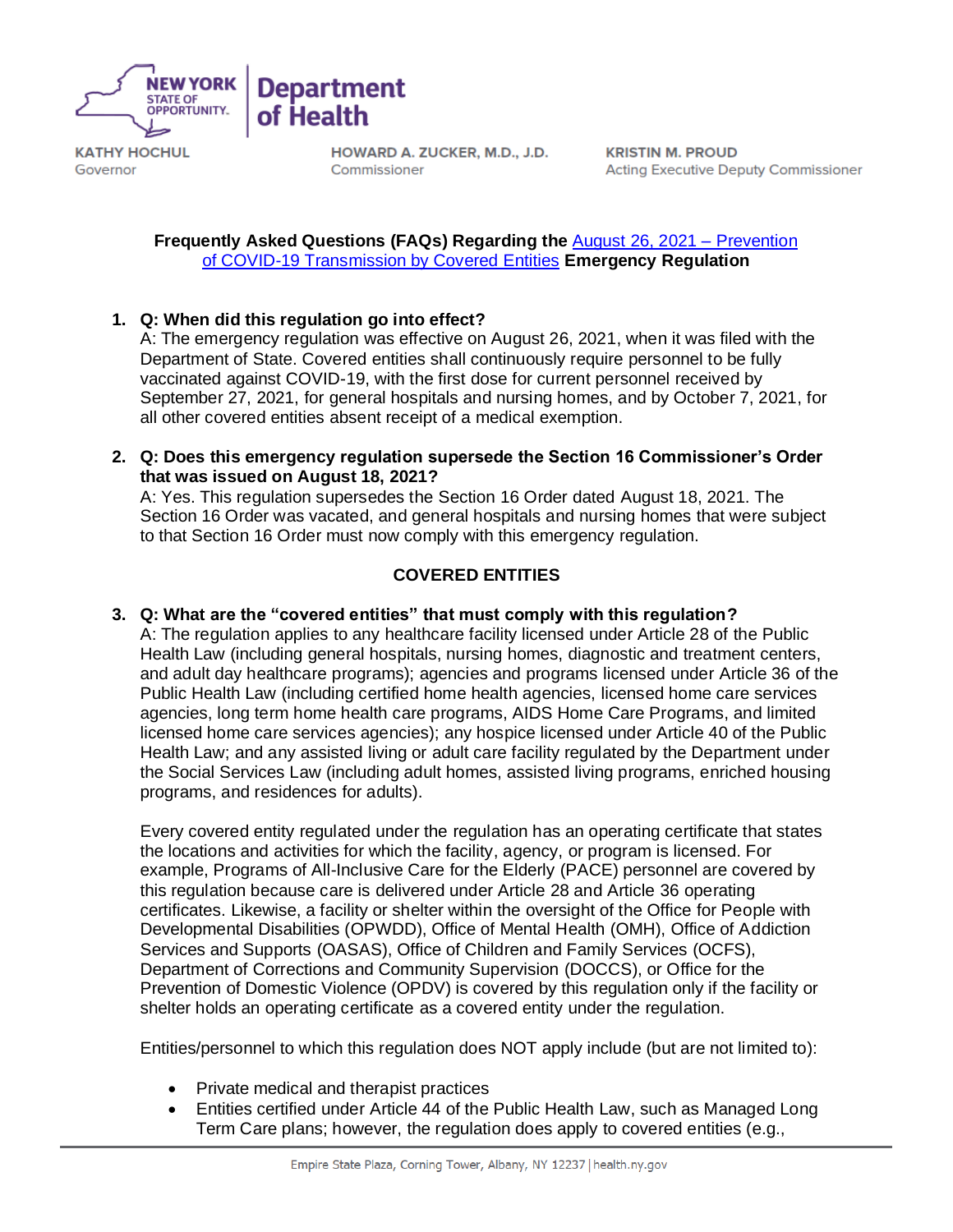certified home health agencies or licensed home care services agencies) that are owned or operated by or in conjunction with an Article 44 entity.

- Mental/behavioral health facilities regulated by Article 31 of the Public Health Law; however, the regulation does apply to mental/behavioral health units of healthcare facilities that are also regulated under Article 28
- Fiscal Intermediaries and Personal Assistants under the Consumer Directed Personal Assistant Program (CDPAP).

# **4. Q: Is a private practice a "covered entity"?**

A: No. There are limited exceptions to the Education Law §6532 prohibition on the regulation of the private practice of medicine, including the exception in PHL §230-a (Infection control standards). Notwithstanding Education Law §6532, PHL §230-a gives the Department of Health the authority to establish regulations describing scientifically accepted barrier precautions and infection control practices as standards of professional medical conduct for private physician practices. Failure to use scientifically accepted barrier precautions and infection control practices as established by the Department is professional misconduct under Education Law §6530(47). The Department's infection control requirements for private practices are in 10 NYCRR Part 92.

### **5. Q: Is a University Faculty Practice a "covered entity"?**

A: One type of private practice is a university faculty practice corporation under Not-for-Profit Corporation law §1412. Such practices may be affiliated with a medical school or affiliated with a teaching hospital. Private practices are not "covered entities" under the regulation.

## **COVERED PERSONNEL**

### **6. Q: What personnel are covered?**

A: Covered entities that are subject to the Prevention of influenza transmission by [healthcare and residential facility and agency personnel](https://regs.health.ny.gov/content/section-259-prevention-influenza-transmission-healthcare-and-residential-facility-and-agency) regulation ("flu mask reg") should begin by identifying the personnel covered by the flu mask reg, because such personnel are personnel under the Prevention of COVID-19 Transmission by Covered Entities regulation as well.

[10 NYCRR Section 2.61\(a\)\(2\)](https://regs.health.ny.gov/sites/default/files/pdf/emergency_regulations/Prevention%20of%20COVID-19%20Transmission%20by%20Covered%20Entities.pdf) defines "personnel." Personnel includes employees and nonemployee members of the medical and nursing staff, contract staff, students, and volunteers "who engage in activities such that if they were infected with COVID-19, they could potentially expose other covered personnel, patients or residents to the disease."

### **7. Q: What personnel "could potentially expose other covered personnel"?**

A: This regulation is intended to reduce exposure by personnel who are not vaccinated against COVID-19 and do not have a medical exemption, to other covered personnel, in addition to reducing exposure to patients and residents of facilities, agencies, and programs. Personnel may include members of the workforce who have no direct patient or resident contact if the personnel engage in activities such that if they were infected with COVID-19, they could potentially expose other covered personnel. Covered entities shall develop and implement a policy and procedure to ensure compliance with the provisions of Section 2.61.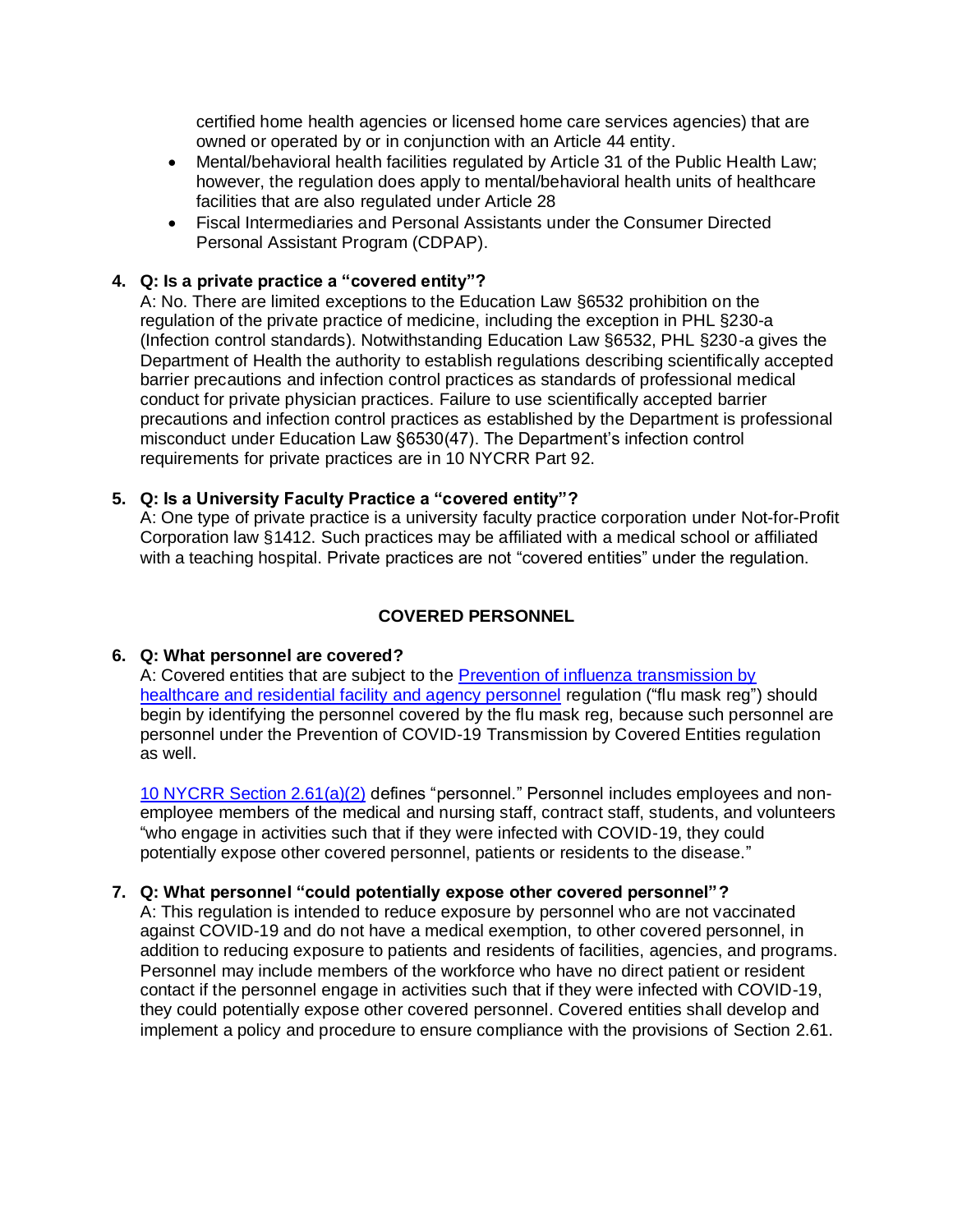# **8. Q: Which contractors are covered personnel?**

A: Contractors must comply with this regulation if they (1) function as employees or staff of the regulated facility, agency, or program; or (2) are under the covered entity's direct control. This includes, but is not limited to, nurses and other healthcare professionals contracted to provide care to patients or residents. Contractors who do not meet this definition are considered visitors and are NOT subject to this regulation. Examples of contractors who are NOT subject to this regulation include, but are not limited to:

- contracted construction/plumbing/electrical workers hired for a specific job(s)
- medical equipment vendors
- vending machine service personnel
- one-time or sporadically occasional entertainers hired by contract
- EMS, ambulette, or other transportation services personnel in a contract relationship with a covered entity, but who do not meet the definition of functioning as employees or staff of the facility, agency, or program, or being under the entity's direct control
- Laboratory and radiology technicians who provide services to a covered entity by contract (e.g., enter a nursing home intermittently to draw blood or perform medical imaging procedures), but who do not function as employees or staff of the covered entity and are not under the covered entity's direct control, are not personnel of the contracting covered entity.
- Law enforcement officers entering the facility in their official capacity.

# **9. Q: Which volunteers are covered personnel?**

A: Volunteers who have a formal relationship with the covered entity and who provide regularly scheduled volunteer services must comply with the regulation. Examples of individuals who are NOT subject to this regulation include:

- One-time or sporadically visiting volunteers
- Participants in the NYS Long Term Care Ombudsman Program

# **10. Q: Are private companies and private duty healthcare providers covered by the regulation while working in a covered entity?**

A: If a person is providing private duty healthcare services, and those services are being provided in a covered entity, the Department expects the private duty provider to coordinate those services with, and receive approval from, such covered entity. Such approval constitutes an affiliation with the covered entity. Therefore, private duty healthcare providers must comply with the regulation. Private companions who do not provide healthcare services (i.e., hired by the patient/resident or family member to provide companionship only) are not considered to be affiliated with the covered entity and therefore are not required to comply with regulation. However, they are encouraged to do so in the interest of protecting the patients or residents of the covered entity.

### **11. Q: Are covered entities responsible for vaccination of government employees or contractors engaged in health care oversight or similar assessment activities?**

A: No, healthcare oversight agencies are responsible for ensuring their own employees or contractors are vaccinated. For example, the Department has a contract to conduct Conflict-Free Evaluation and Enrollment Center activities, including evaluations to determine if a consumer is eligible for Community Based Long Term Care (CBLTC) for more than 120 days. Covered entities are not responsible for requiring such contract staff to be vaccinated. Likewise, covered entities are not responsible for "settlement providers" working with the Department's Office of Community Transitions, such as housing contractors and peer bridger agencies under 18 NYCRR Section 487.13 who are "settlement providers."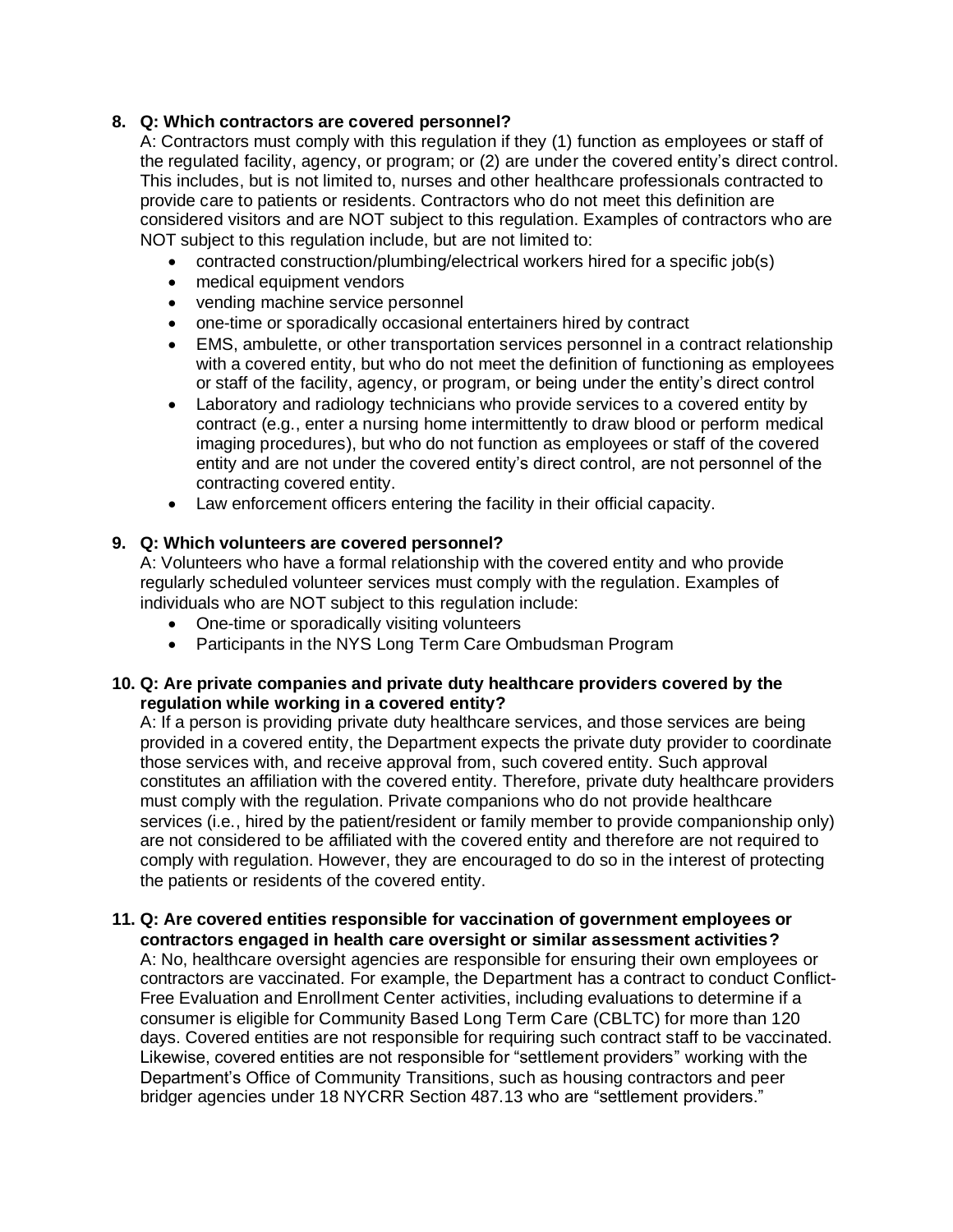# **COMPLIANCE DATES**

## **12. Q: What are the dates for initial compliance?**

A: Nursing homes and hospitals must ensure personnel have documentation of COVID-19 vaccination or a valid medical exemption by September 27, 2021. All other covered facilities must ensure such compliance by October 7, 2021.

- **13. Q: After the initial dates for compliance, how long do covered facilities have to document COVID-19 vaccination or a valid medical exemption for new hires?** A: Documentation must occur continuously, as needed, following the dates for initial compliance, including documentation of any reasonable accommodation therefor.
- **14. Q: Does this regulation change the requirements under** the [COVID-19 Vaccinations of](https://regs.health.ny.gov/sites/default/files/pdf/emergency_regulations/COVID-19%20Vaccinations%20of%20Nursing%20Home%20and%20Adult%20Care%20Facility%20Residents%20and%20Personnel_1.pdf)  [Nursing Home and Adult Care Facility Residents and Personnel](https://regs.health.ny.gov/sites/default/files/pdf/emergency_regulations/COVID-19%20Vaccinations%20of%20Nursing%20Home%20and%20Adult%20Care%20Facility%20Residents%20and%20Personnel_1.pdf) regulation that became effective on July 30, 2021?

A: No, this regulation does not alter the requirements, including the compliance dates, under [10 NYCRR Subpart 66-4](https://regs.health.ny.gov/volume-1a-title-10/content/subpart-66-4-covid-19-nursing-home-and-adult-care-facility-vaccination) that were added on July 30, 2021.

# **EXEMPTIONS**

### **15. Q: Does the regulation include a medical exemption?**

A: Yes, there is a medical exemption.

Personnel shall be medically exempt from the COVID-19 vaccination requirements as follows. A licensed physician or certified nurse practitioner must certify that immunization with COVID-19 vaccine is detrimental to the health of a personnel member, based upon a pre-existing health condition. The requirements of Section 2.61 relating to COVID-19 immunization shall be inapplicable only until such immunization is found no longer to be detrimental to such personnel member's health. The nature and duration of the medical exemption must be stated in the personnel employment medical record, or other appropriate record, and must be in accordance with generally accepted medical standards. The Advisory Committee on Immunization Practices of the U.S. Department of Health and Human Services (ACIP) publishes generally accepted medical standards for COVID-19 vaccination medical exemptions. Reasonable accommodations may be granted and must be documented.

### **16. Q: What are the applicable ACIP COVID-19 vaccination contraindications and precautions at the time of the publication of this guidance?**

A: Current COVID-19 vaccine contraindications and precautions are posted on the CDC's website at [https://www.cdc.gov/vaccines/covid-19/clinical-considerations/covid-19-vaccines](https://www.cdc.gov/vaccines/covid-19/clinical-considerations/covid-19-vaccines-us.html#Contraindications)[us.html#Contraindications.](https://www.cdc.gov/vaccines/covid-19/clinical-considerations/covid-19-vaccines-us.html#Contraindications)

At the time of publication of this guidance, the CDC considers the following to be contraindications to vaccination with COVID-19 vaccines:

- Severe allergic reaction (e.g., anaphylaxis) after a previous dose or to a component of the COVID-19 vaccine
- Immediate (within 4 hours) allergic reaction of any severity to a previous dose or known (diagnosed) allergy to a component of the COVID-19 vaccine

The CDC defines an immediate allergic reaction to a vaccine or medication as any hypersensitivity-related signs or symptoms such as urticaria, angioedema, respiratory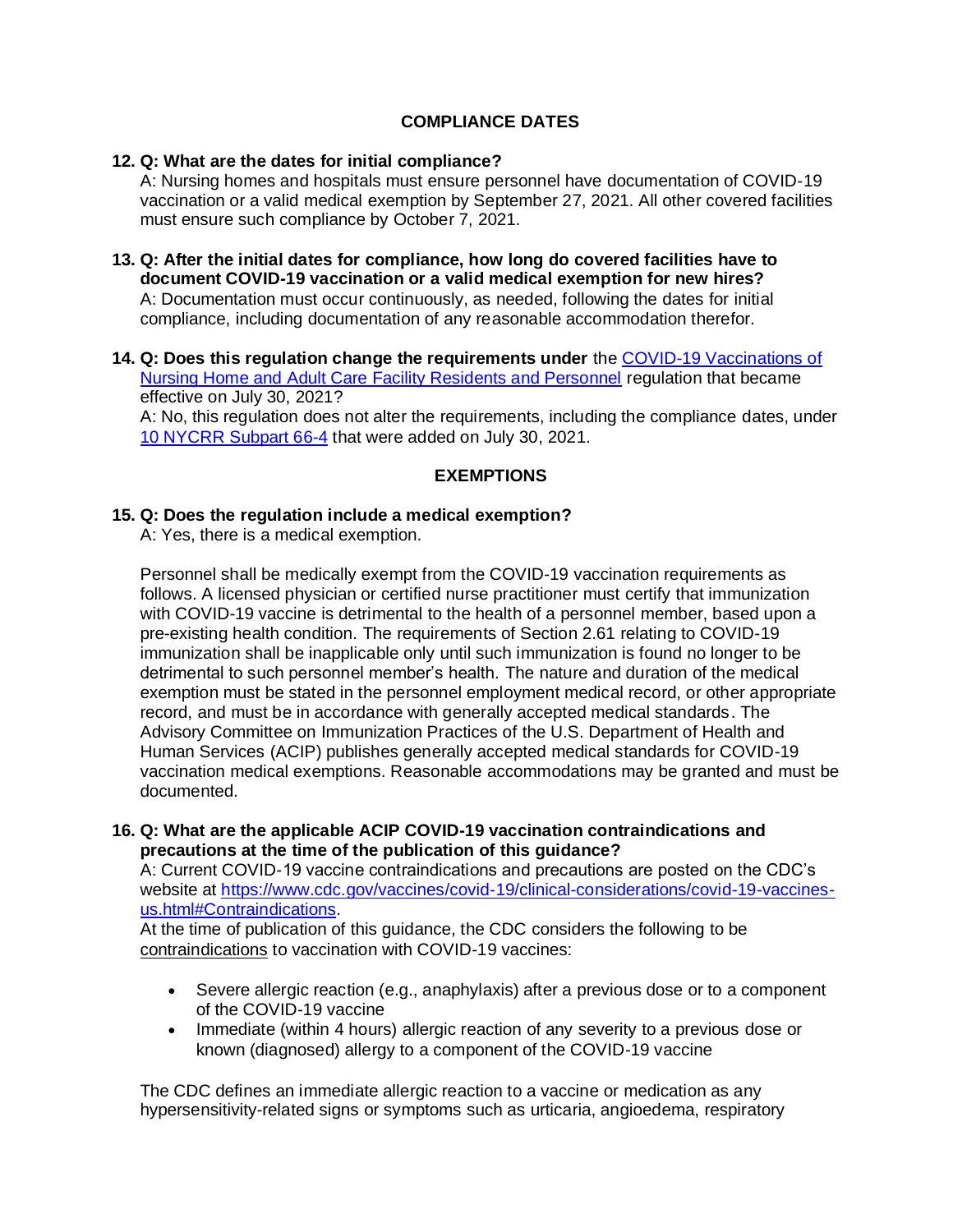distress (e.g., wheezing, stridor), or anaphylaxis that occur within four hours following administration.

A list of ingredients in COVID-19 vaccines is available at [https://www.cdc.gov/vaccines/covid-19/clinical-considerations/covid-19-vaccines](https://www.cdc.gov/vaccines/covid-19/clinical-considerations/covid-19-vaccines-us.html/#Appendix-C)[us.html/#Appendix-C](https://www.cdc.gov/vaccines/covid-19/clinical-considerations/covid-19-vaccines-us.html/#Appendix-C)

In addition, the CDC recognizes the following conditions as precautions to COVID-19 vaccines:

- Current moderate to severe acute illness
	- $\circ$  This is a temporary precaution, until the individual has recovered
- History of an immediate allergic reaction to any other (not COVID-19) vaccine or injectable therapy (excluding allergy shots)
- History of myocarditis or pericarditis after receiving the first dose of an mRNA COVID-19 vaccine
- A contraindication to one type of COVID-19 vaccine (e.g., mRNA COVID-19 vaccines) have precautions to another type of COVID-19 vaccine (e.g., Janssen/Johnson & Johnson vaccine).

The following are generally not considered contraindications to the COVID-19 vaccination:

- A localized reaction at the site of the injection occurring  $>$  4 hrs to days after a COVID-19 vaccination
- Common side effects from a prior dose of COVID-19 vaccination, such as fever, chills, headache, fatigue, cough, vomiting diarrhea
- A vasovagal reaction after a dose of COVID-19 vaccination
- Allergic reactions to such things as medications, pets, food, venoms or other products that are not contained in the COVID-19 vaccines.
- Having a prior autoimmune condition/reaction to a prior vaccine like Guillain-Barre Syndrome
- Living with or having a regular household contact who is immunocompromised
- Being immunocompromised, either because of a health condition or by use of a medication for another condition but that can lead to immunosuppression (ie, daily steroids or chemotherapy).
- **17. Q: May personnel with medical exemptions continue normal job responsibilities?** A: Yes, provided that they comply with all applicable requirements for personal protective equipment, including masking.
- **18. Q: Do personnel with medical exemptions need to undergo COVID-19 testing?** A: This regulation does not require personnel with medical exemptions to undergo COVID-19 testing; however, COVID-19 testing may nevertheless be required under existing regulations and guidance, including NH 21-17 *Revised* [Nursing Home COVID-19 Testing](https://www.health.ny.gov/professionals/nursing_home_administrator/dal/docs/dal_nh_21-17.pdf)  [Requirements.](https://www.health.ny.gov/professionals/nursing_home_administrator/dal/docs/dal_nh_21-17.pdf)

# **19. Q: Do medical exemptions last forever?**

A: No. The nature and expected duration of the medical exemption must be stated in the personnel employment medical record, or other appropriate record. The medical exemption is applicable only until COVID-19 immunization is found no longer to be detrimental to the personnel member's health.